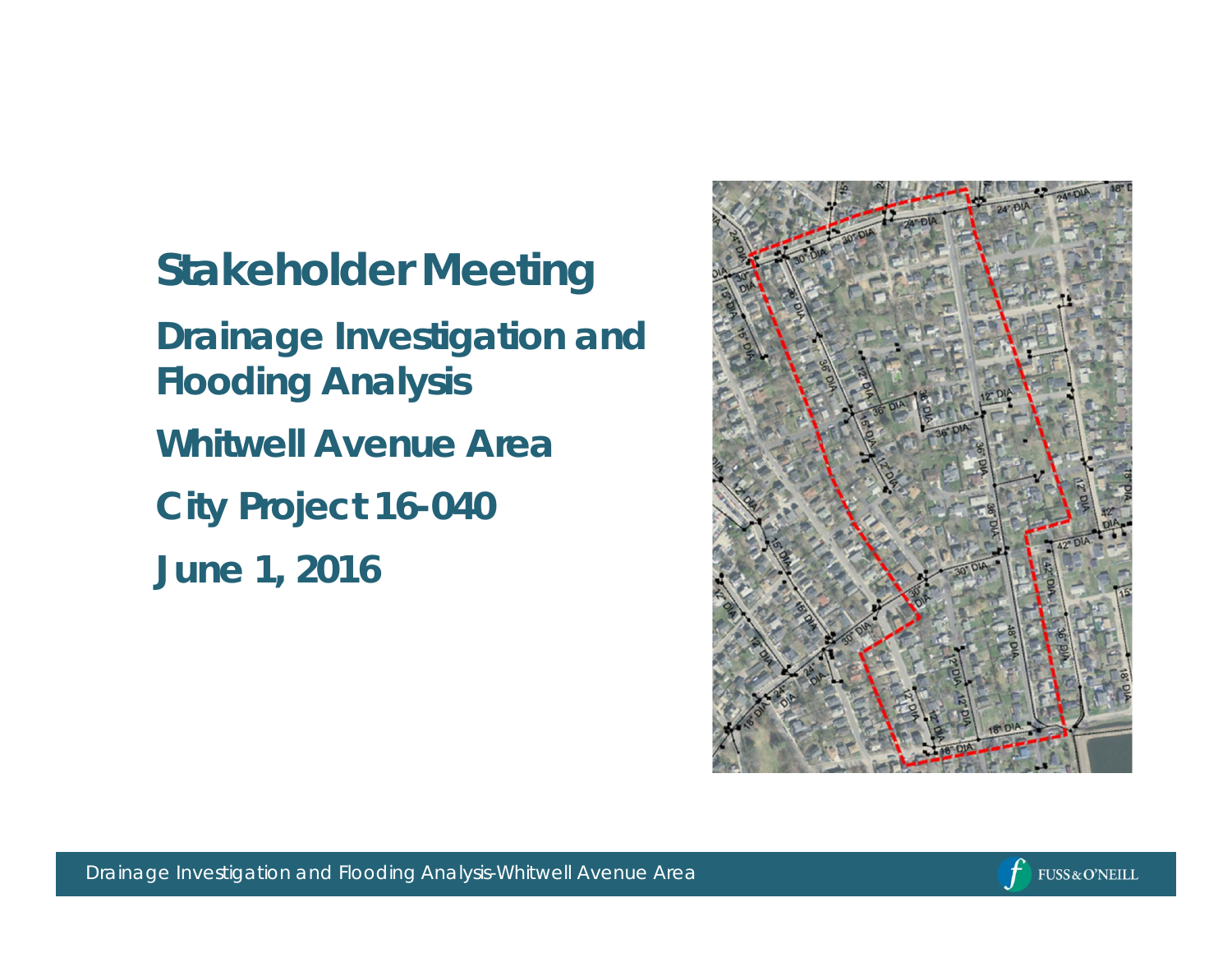# Agenda

- **Existing Conditions and Challenges**
- **Proposed Study**
- **Public Observations and Input**
- **Next Steps**

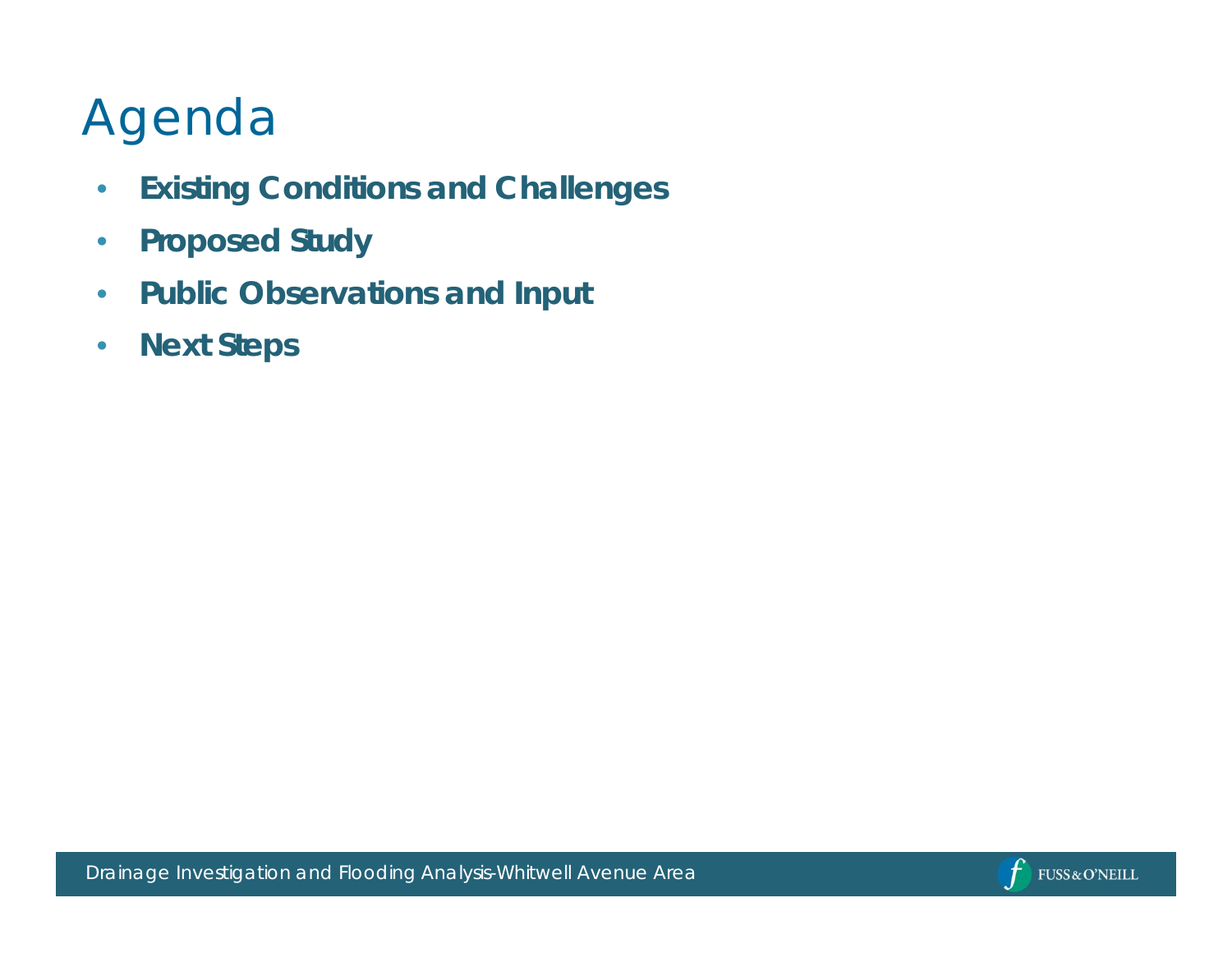- Large watershed draining to neighborhood
	- 262 acres
	- Almost completely built-out
- Poor soils
	- Very slow to infiltrate stormwater



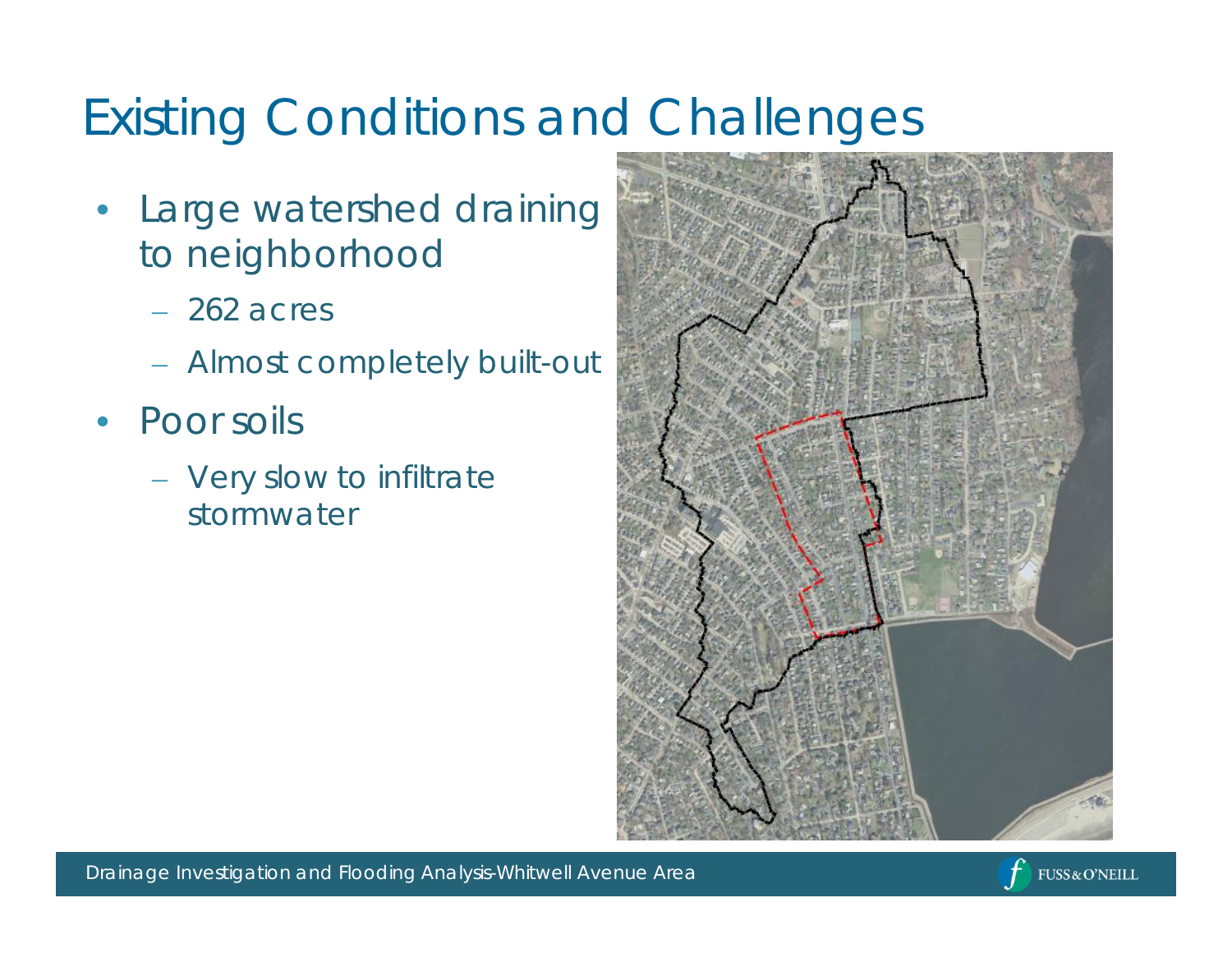- Neighborhood is located in natural low-point
- Very flat Moat, difficult to drain
	- Moat bottom slopes at 0.07% to outlet
	- Typical storm drain pipe slope is 1% minimum





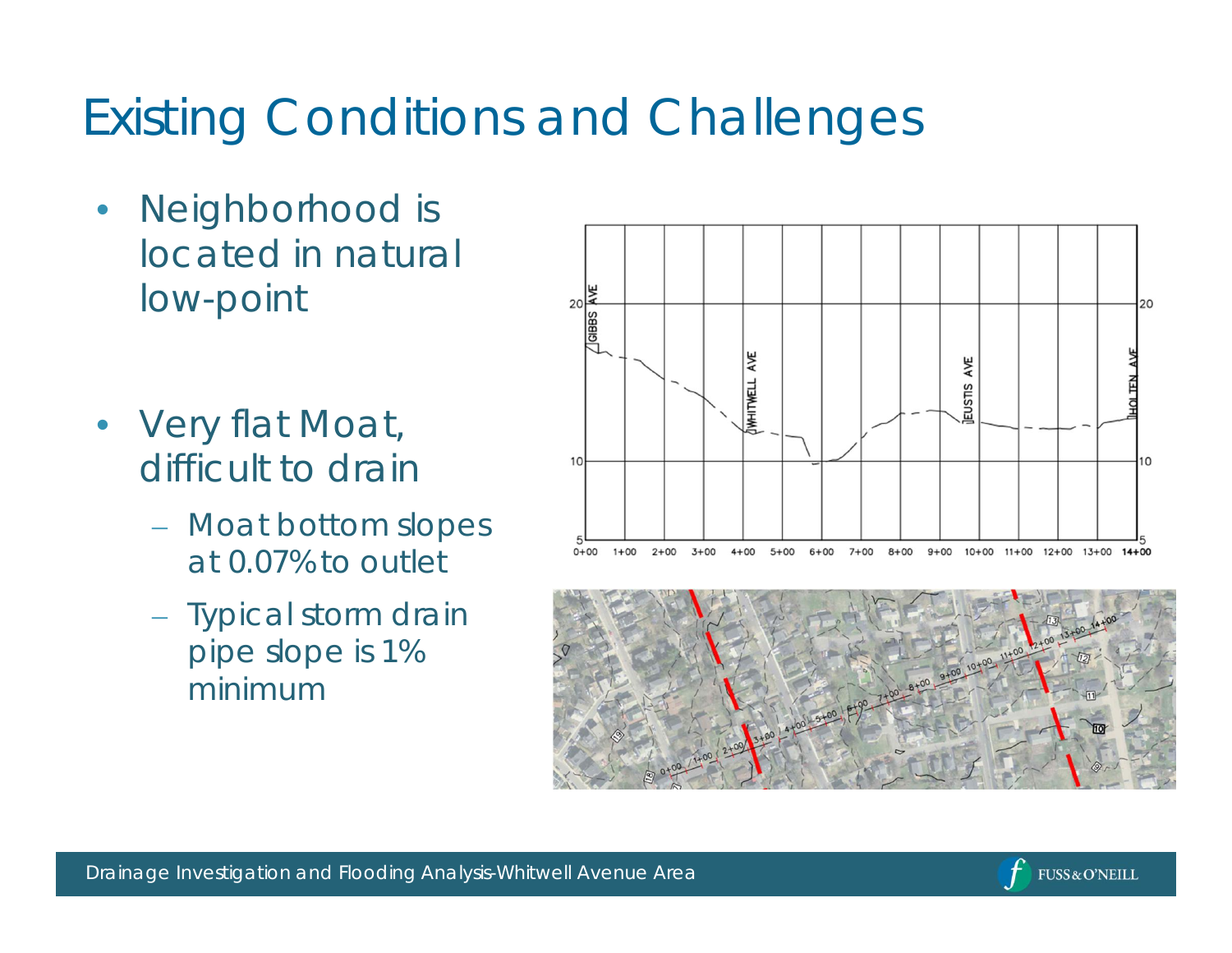• Substantial storm drain pipe network exists



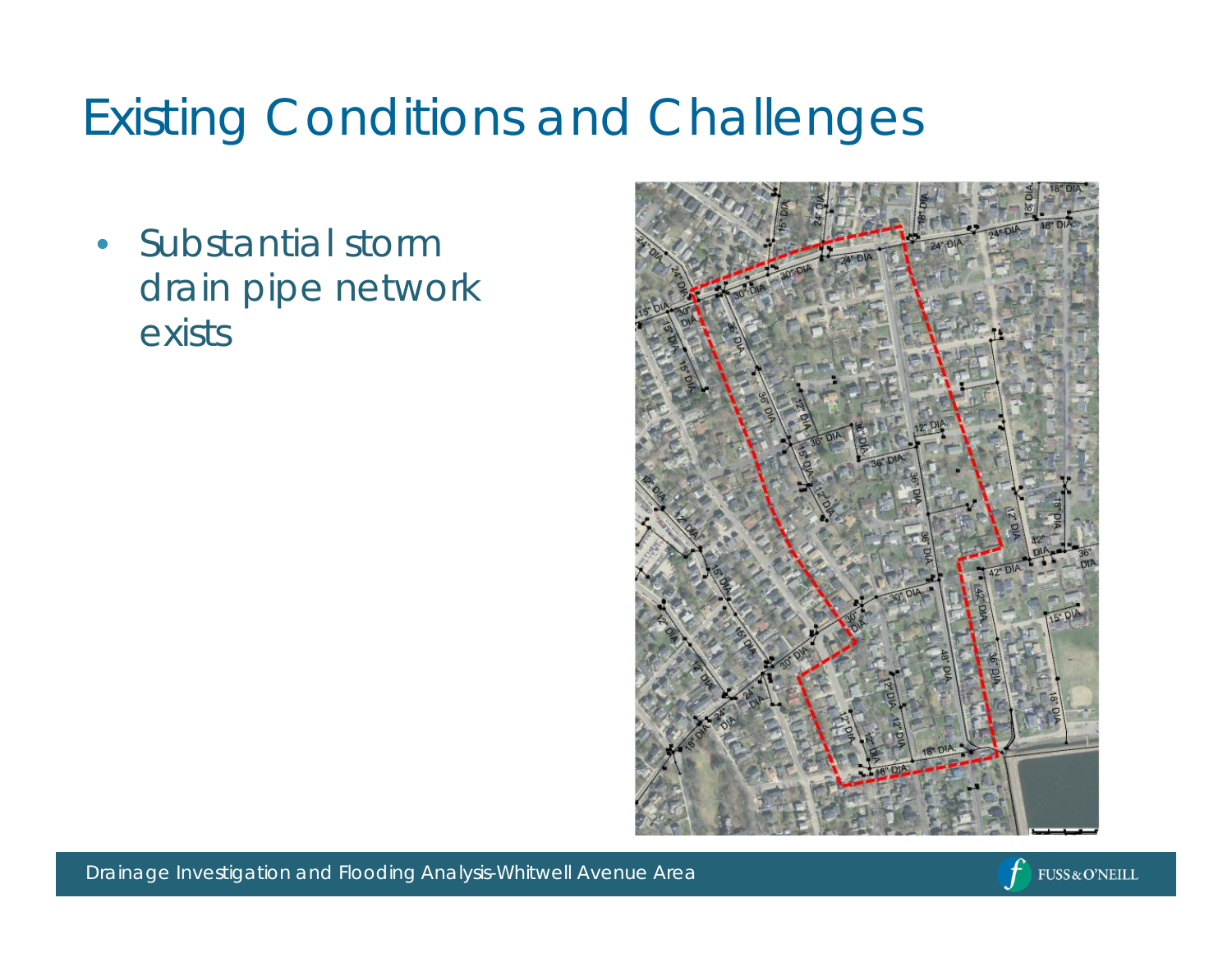• Completed study in 2008 to assess alternatives to reduce flooding along the Moat only

| Alternative                                         | Flooding<br>Improvement                         | 2008 Costs      |
|-----------------------------------------------------|-------------------------------------------------|-----------------|
| Excavate and<br>widen Moat                          | 0.3 feet for up to<br>10-year storm             | \$2.5 million   |
| Upgrade<br><b>Memorial Blvd</b><br>Culvert          | No significant<br>improvement<br>near Ellery Rd | $<$ \$1 million |
| Install new<br>culverts at Old<br><b>Beach Road</b> | No significant<br>improvement<br>near Ellery Rd | \$3.7 million   |
| Install new<br>stormwater<br>pump station           | 0.2 feet for up to<br>10-year storm             | \$6.5 million   |

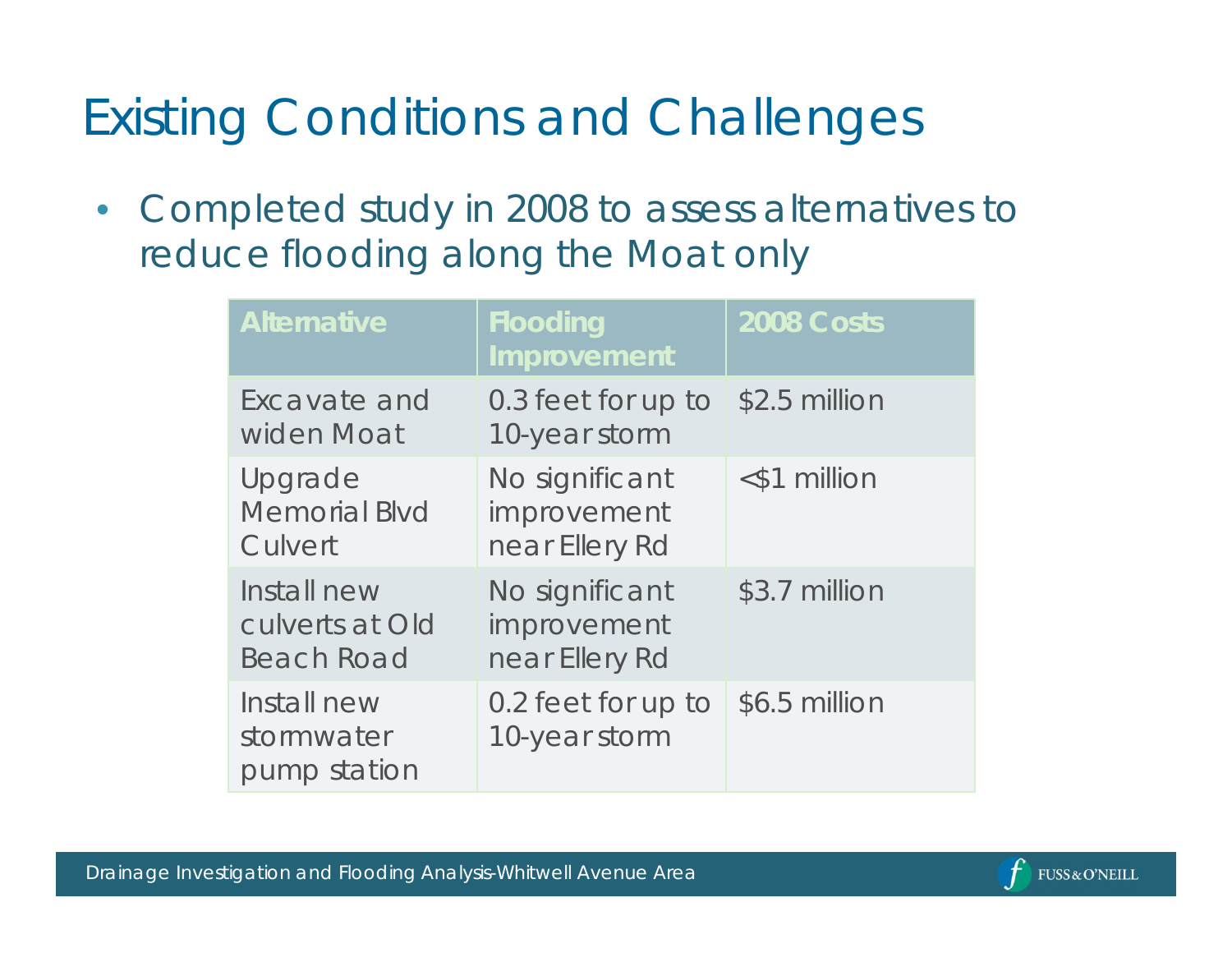## Proposed Study-Objectives

- **Engineering** study to reduce flooding along trunk storm sewer draining Whitwell Ave neighborhood
- Focused on area between Bliss and Ellery Road



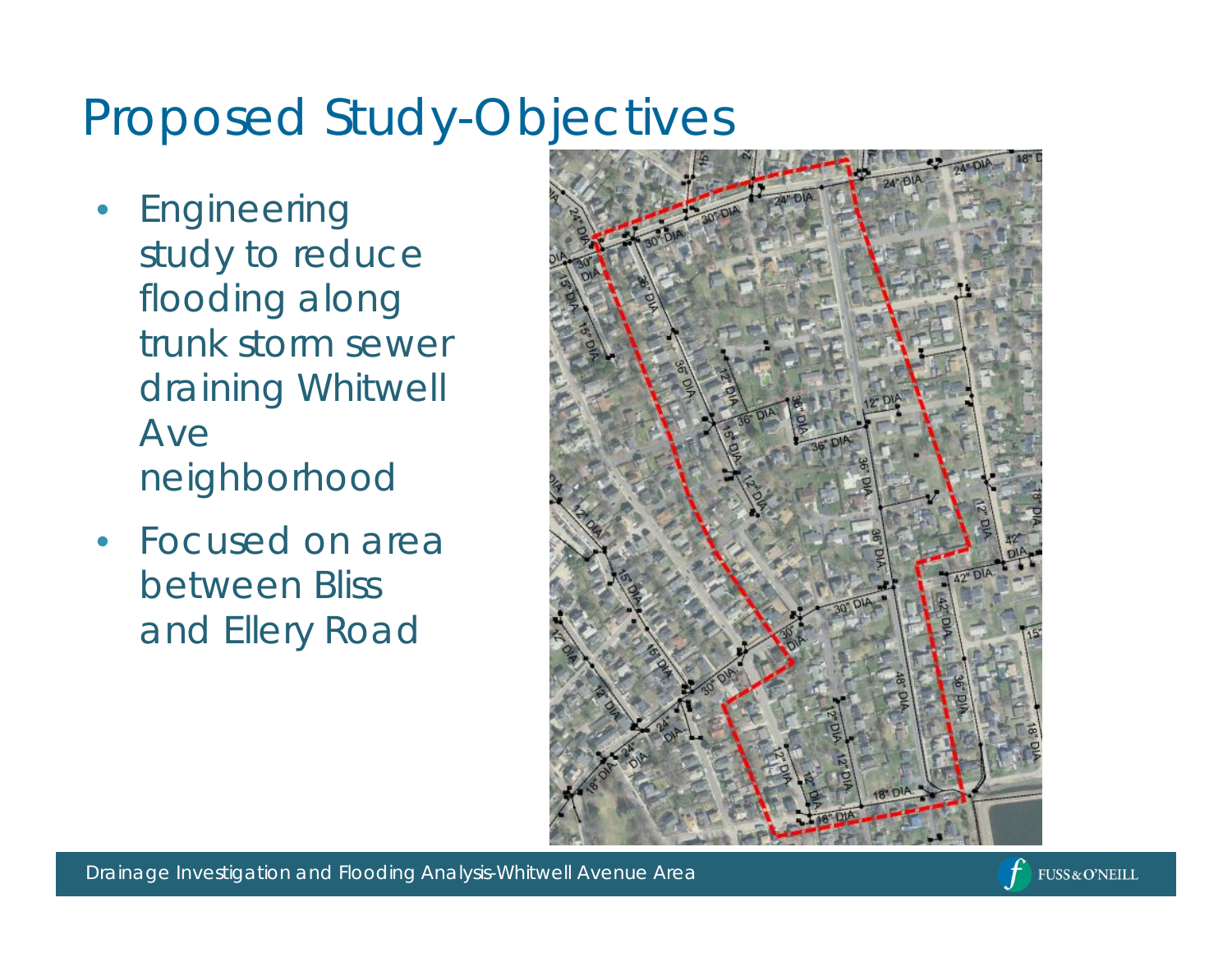### Proposed Study

- Develop alternatives to reduce flooding in study area
	- Evaluate pipe network improvements
	- Assess whether Moat impacts Whitwell Ave system
		- *If it does, develop new alternatives for the Moat*
	- Assess how future sea level rise impacts Whitwell Ave system
	- Ensure that improvements do not cause more flooding up- or downstream

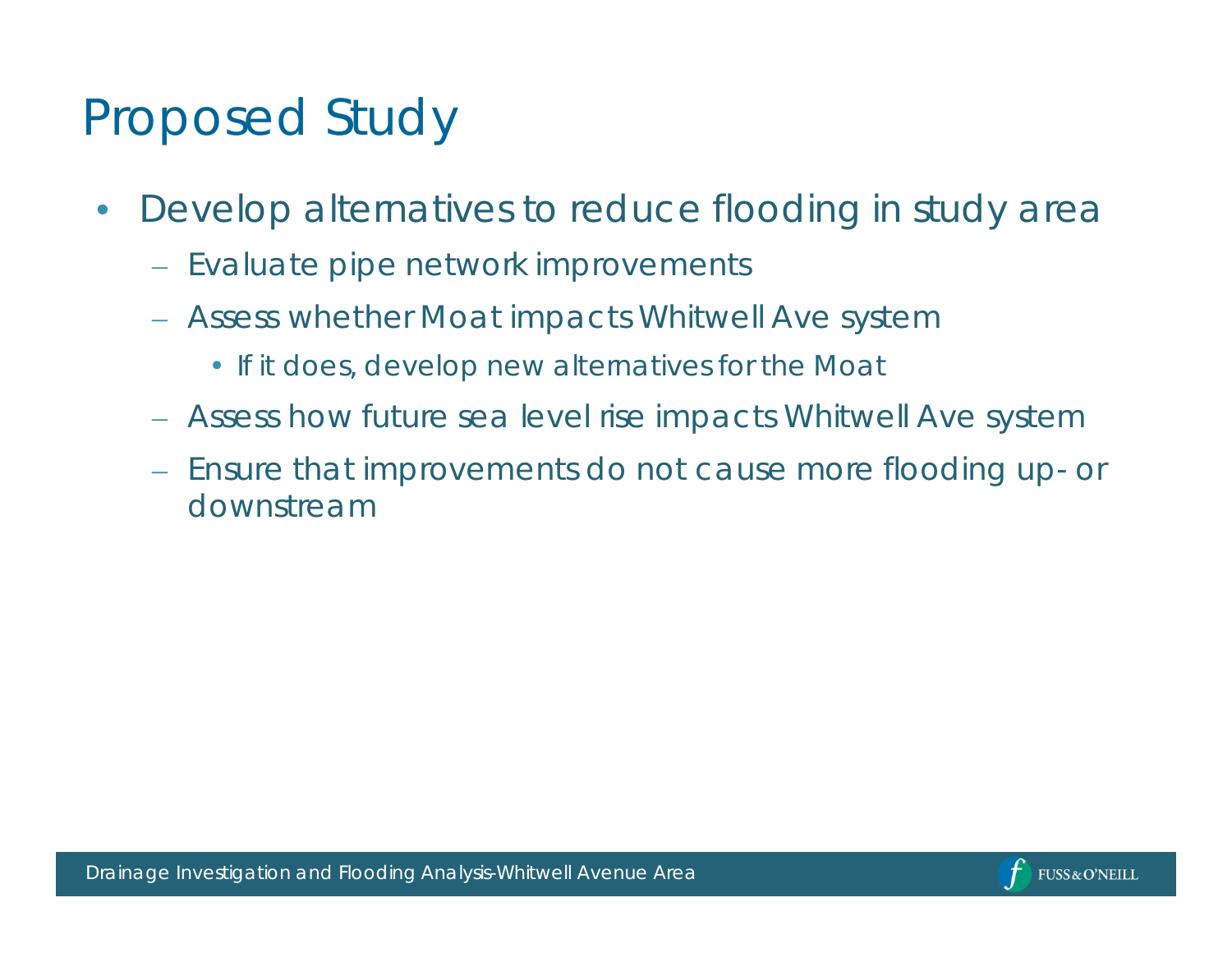#### Proposed Study

- Evaluate two storm scenarios
	- 12/24/15 storm and a "standard" 10-year frequency storm



Source: Natural Resources Conservation Service

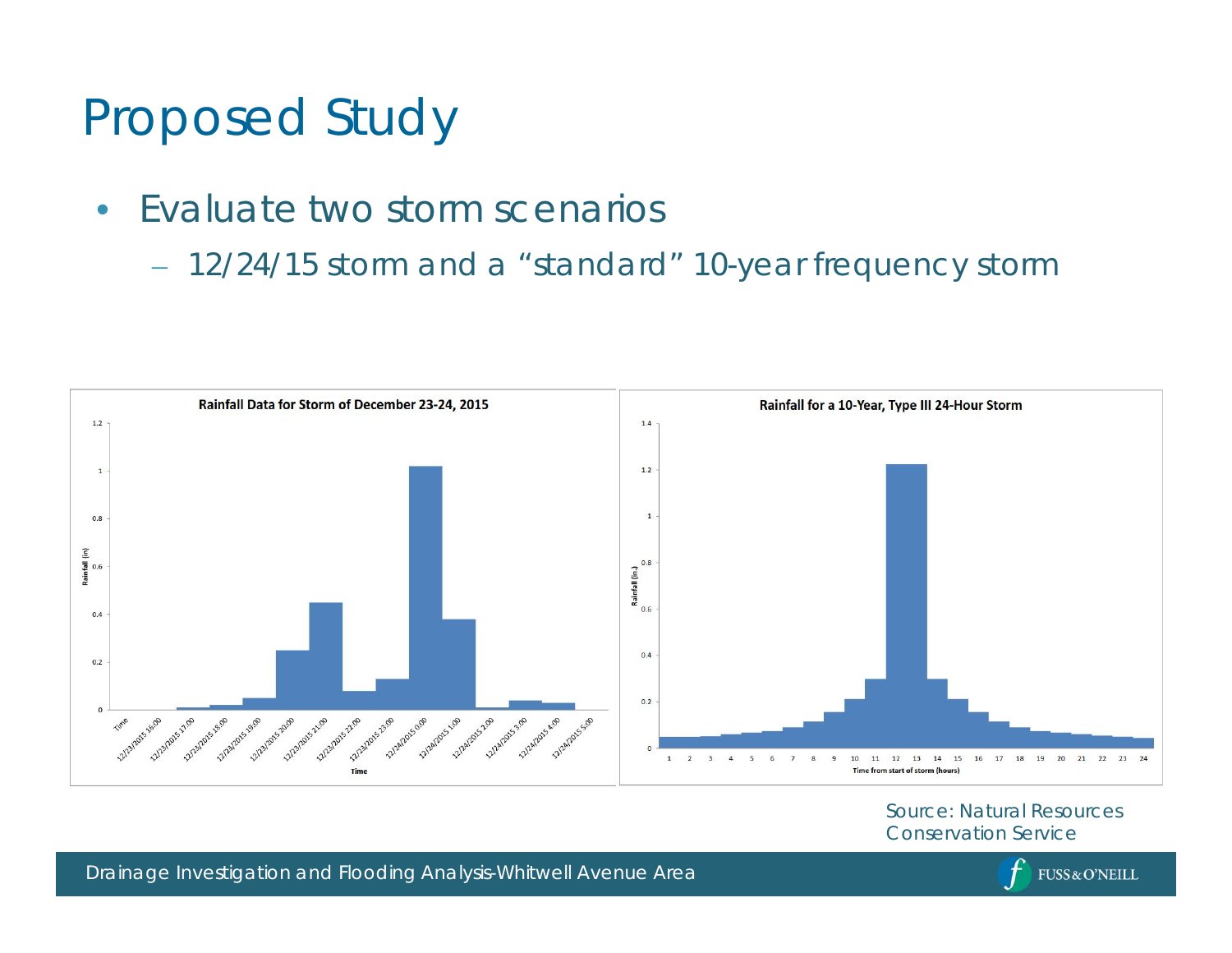#### Proposed Study

- Calculate how alternatives would reduce flooding for those two events
	- Changes in depth and duration of flooding
- Recommend plan to reduce flooding
	- Include both short- and long-term alternatives
- Plan will not eliminate all flooding
	- Certain storms will still cause flooding

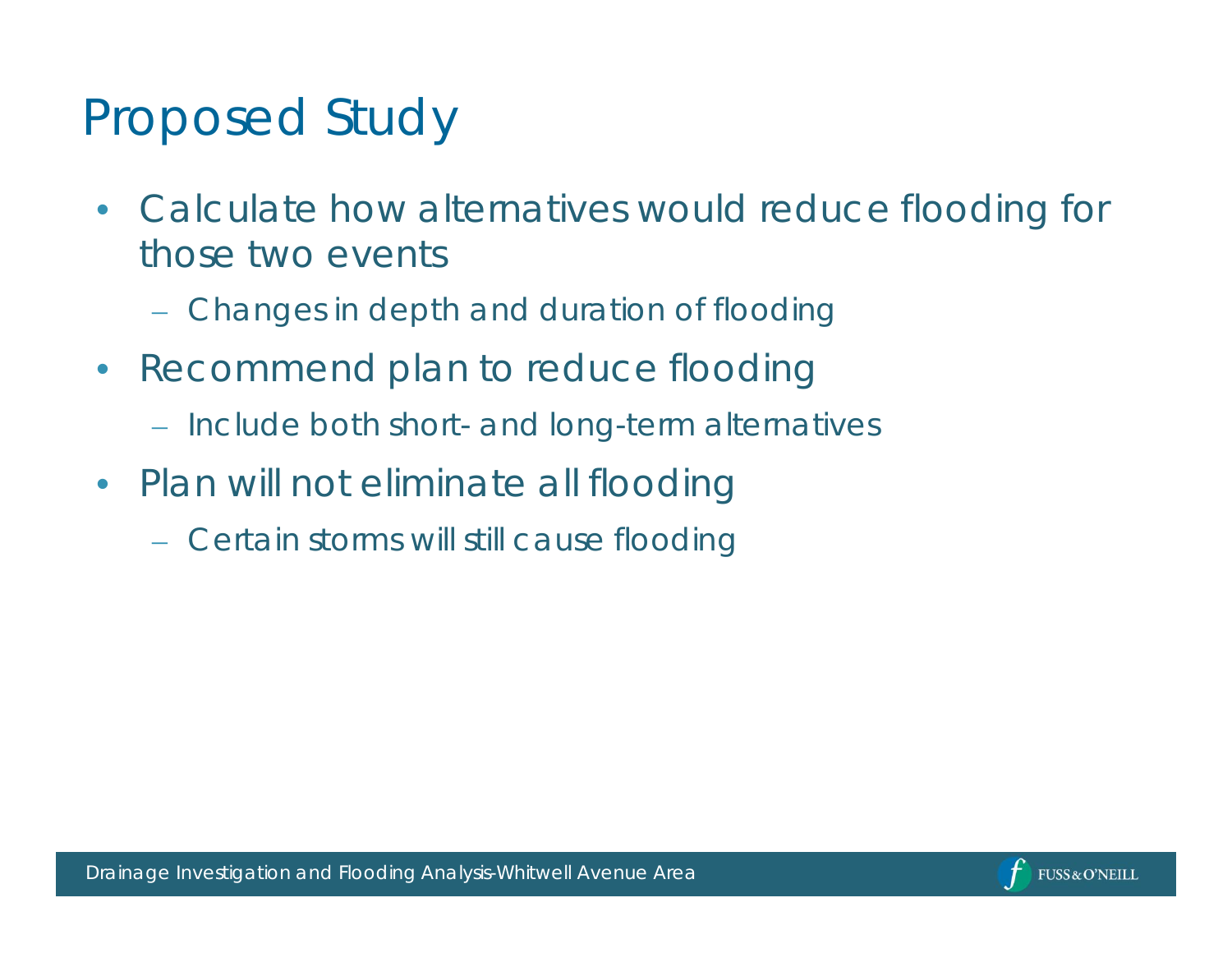#### Public Observations and Input

- Want to better understand actual flooding
	- issues